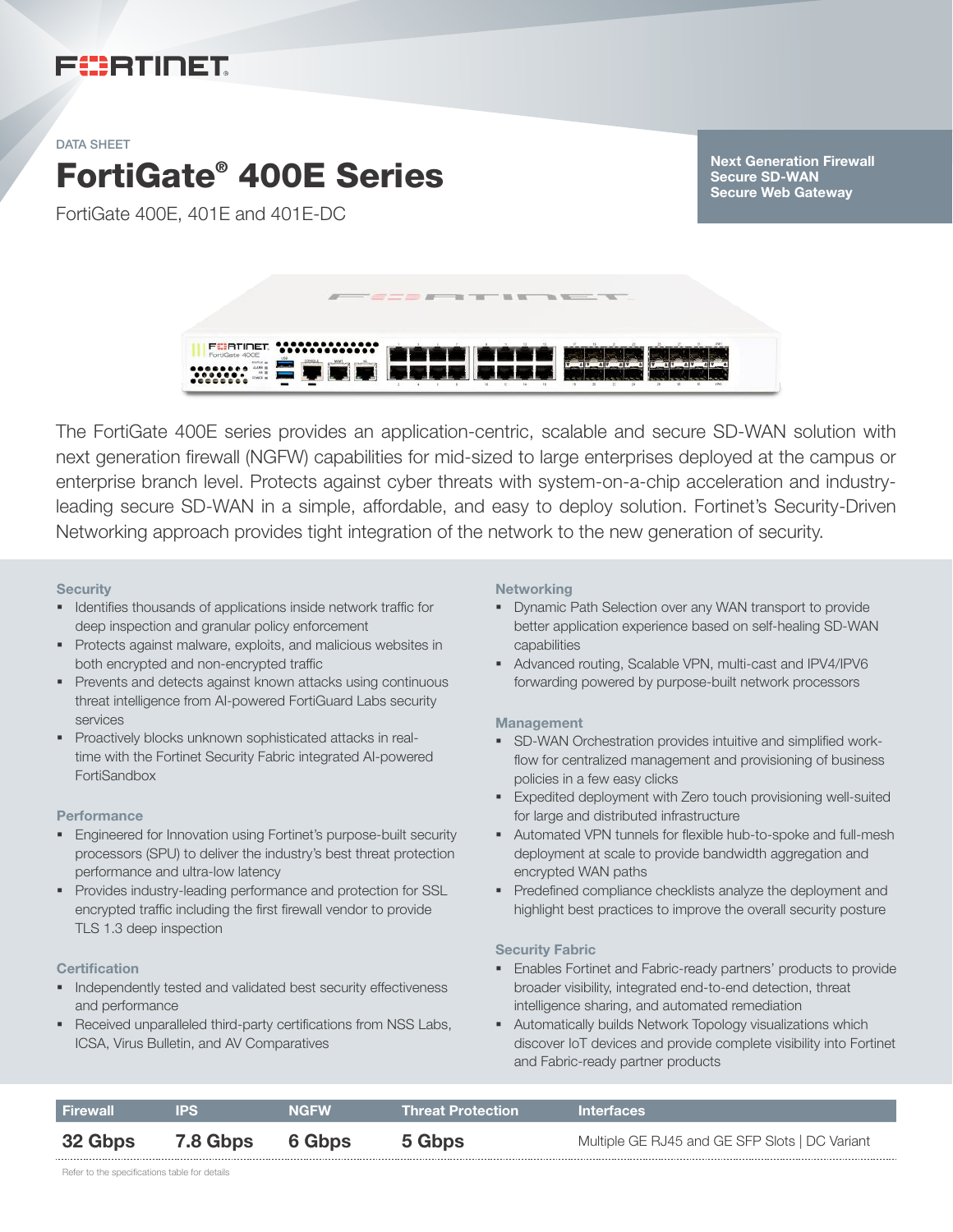# **Deployment**

# HX

 $\overrightarrow{F}$ 

## Next Generation Firewall (NGFW)

- Reduce the complexity and maximize your ROI by integrating threat protection security capabilities into a single highperformance network security appliance, powered by Fortinet's Security Processing Unit (SPU)
- § Full visibility into users, devices, applications across the entire attack surface and consistent security policy enforcement irrespective of asset location
- Protect against network exploitable vulnerabilities with industryvalidated IPS that offers low latency and optimized network performance
- Automatically block threats on decrypted traffic using the Industry's highest SSL inspection performance, including the latest TLS 1.3 standard with mandated ciphers
- § Proactively block newly discovered sophisticated attacks in real-time with AI-powered FortiGuard Labs and advanced threat protection services included in the Fortinet Security Fabric

# Secure Web Gateway (SWG)

- Secure web access from both internal and external risks, even for encrypted traffic at high performance
- **Enhanced user experience with dynamic web and video caching**
- § Block and control web access based on user or user groups across URL's and domains
- § Prevent data loss and discover user activity to known and unknown cloud applications
- **Block DNS requests against malicious domains**
- § Multi-layered advanced protection against zero-day malware threats delivered over the web



FortiGate 400E deployment in Campus (NGFW)



## $\left(\frac{1}{\sqrt{2}}\right)$  Secure SD-WAN

- § Consistent business application performance with accurate detection, dynamic WAN path steering on any best-performing WAN transport
- § Accelerated Multi-cloud access for faster SaaS adoption with cloud-on-ramp
- Self-healing networks with WAN edge high availability, subsecond traffic switchover-based and real-time bandwidth compute-based traffic steering
- § Automated Overlay tunnels provides encryption and abstracts physical hybrid WAN making it simple to manage.
- § Simplified and intuitive workflow with SD-WAN Orchestrator for management and zero touch deployment
- Enhanced analytics both real-time and historical provides visibility into network performance and identify anomalies
- Strong security posture with next generation firewall and realtime threat protection



FortiGate 400E SWG deployment



FortiGate 400E deployment in Enterprise Branch (Secure SD-WAN)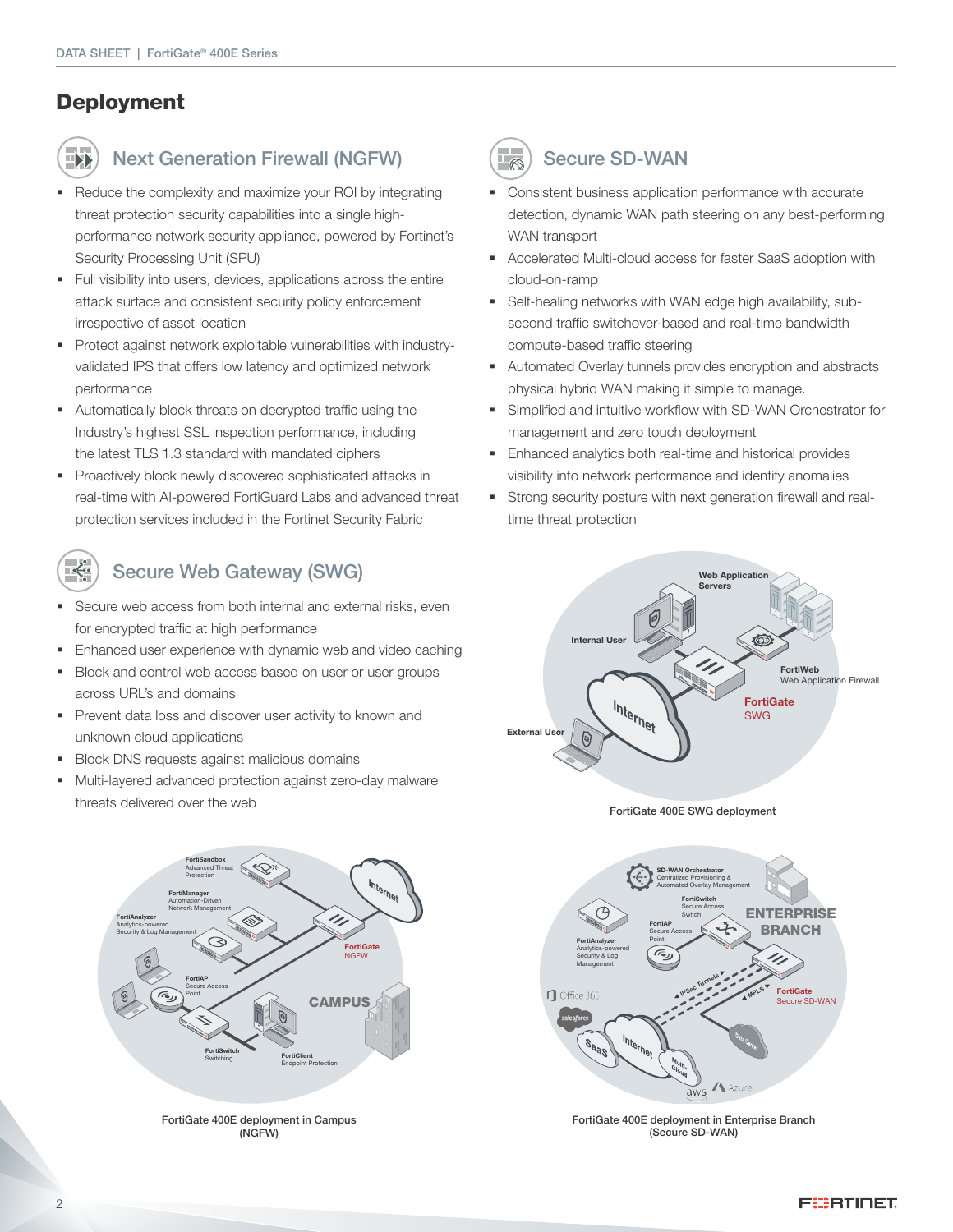## **Hardware**

## FortiGate 400E/401E





## **Interfaces**

- 1. USB Ports
- 2. Console Port
- 3. 2x GE RJ45 MGMT/HA Ports

4. 16x GE RJ45 Ports 5. 16x GE SFP Slots

## Powered by SPU

- § Custom SPU processors deliver the power you need to detect malicious content at multi-Gigabit speeds
	- SPU
- § Other security technologies cannot protect against today's wide range of content- and connection-based threats because they rely on general-purpose CPUs, causing a dangerous performance gap
- **•** SPU processors provide the performance needed to block emerging threats, meet rigorous third-party certifications, and ensure that your network security solution does not become a network bottleneck

## Network Processor

Fortinet's new, breakthrough SPU NP6 network processor works inline with FortiOS functions delivering:

- § Superior firewall performance for IPv4/IPv6, SCTP, and multicast traffic with ultra-low latency down to 2 microseconds
- § VPN, CAPWAP, and IP tunnel acceleration
- § Anomaly-based intrusion prevention, checksum offload, and packet defragmentation
- § Traffic shaping and priority queuing

#### Content Processor

Fortinet's new, breakthrough SPU CP9 content processor works outside of the direct flow of traffic and accelerates the inspection of computationally intensive security features:

- **Enhanced IPS performance with unique capability of full signature** matching at ASIC
- **SSL Inspection capabilities based on the latest industry mandated** cipher suites
- Encryption and decryption offloading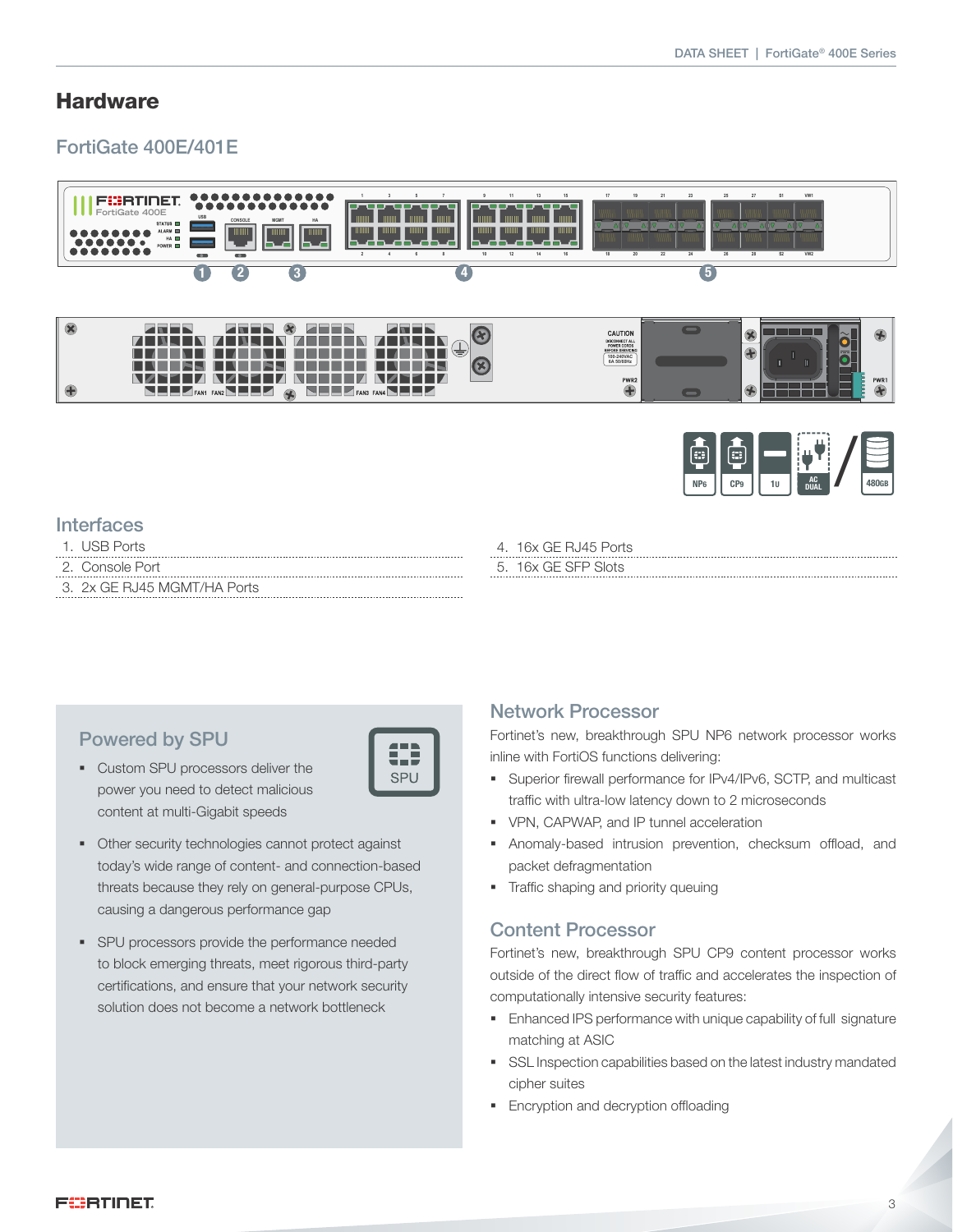## Fortinet Security Fabric

#### Security Fabric

The Security Fabric is the cybersecurity platform that enables digital innovations. It delivers broad visibility of the entire attack surface to better manage risk. Its unified and integrated solution reduces the complexity of supporting multiple-point products, while automated workflows increase operational speeds and reduce response times across the Fortinet deployment ecosystem. The Fortinet Security Fabric overs the following key areas under a single management center:

- **Security-Driven Networking** that secures, accelerates, and unifies the network and user experience
- Zero Trust Network Access that identifies and secures users and devices in real-time, on and off of the network
- **Dynamic Cloud Security** that protects and controls cloud infrastructures and applications
- **AI-Driven Security Operations** that automatically prevents, detects, isolates, and responds to cyber threats

### FortiOS

FortiGates are the foundation of the Fortinet Security Fabric—the core is FortiOS. All security and networking capabilities across the entire FortiGate platform are controlled with one intuitive operating system. FortiOS reduces complexity, costs, and response times by truly consolidating next-generation security products and services into one platform.

- § A truly consolidated platform with a single OS and pane-of-glass for across the entire digital attack surface.
- § Industry-leading protection: NSS Labs Recommended, VB100, AV Comparatives, and ICSA validated security and performance.
- § Leverage the latest technologies such as deception-based security.



- Control thousands of applications, block the latest exploits, and filter web traffic based on millions of real-time URL ratings in addition to true TLS 1.3 support.
- § Automatically prevent, detect, and mitigate advanced attacks within minutes with an integrated AI-driven security and advanced threat protection.
- **■** Improve and unify the user experience with innovative SD-WAN capabilities with the ability to detect, contain, and isolate threats with automated segmentation.
- § Utilize SPU hardware acceleration to boost network security performance.

## **Services**



### FortiGuard™ Security Services

FortiGuard Labs offer real-time intelligence on the threat landscape, delivering comprehensive security updates across the full range of Fortinet's solutions. Comprised of security threat researchers, engineers, and forensic specialists, the team collaborates with the world's leading threat monitoring organizations and other network and security vendors, as well as law enforcement agencies. For more information, please refer to forti.net/fortiguard



## FortiCare™ Support Services

Our FortiCare customer support team provides global technical support for all Fortinet products. With support staff in the Americas, Europe, Middle East, and Asia, FortiCare offers services to meet the needs of enterprises of all sizes.

and forti.net/forticare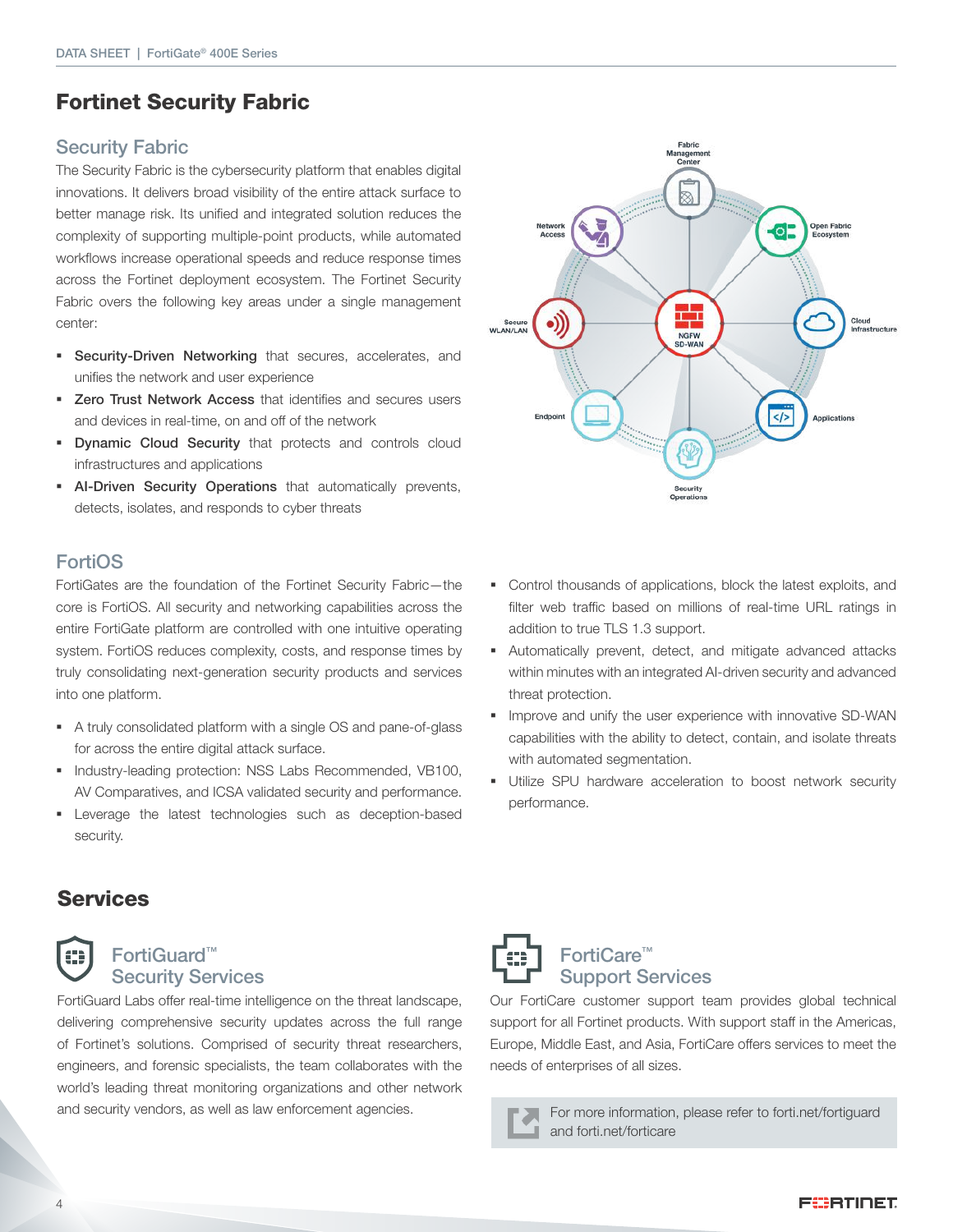# **Specifications**

|                                                                       | <b>FORTIGATE 400E</b> | FORTIGATE 401E/-DC                        |  |  |  |
|-----------------------------------------------------------------------|-----------------------|-------------------------------------------|--|--|--|
| <b>Interfaces and Modules</b>                                         |                       |                                           |  |  |  |
| GE RJ45 Interfaces                                                    |                       | 16                                        |  |  |  |
| <b>GE SFP Slots</b>                                                   |                       | 16                                        |  |  |  |
| <b>GE RJ45 Management Ports</b>                                       | $\overline{c}$        |                                           |  |  |  |
| <b>USB Ports</b>                                                      | 2                     |                                           |  |  |  |
| RJ45 Console Port                                                     |                       | 1                                         |  |  |  |
| <b>Local Storage</b>                                                  |                       | 2x 240 GB SSD                             |  |  |  |
| <b>Included Transceivers</b>                                          |                       | 2x SFP (SX 1 GE)                          |  |  |  |
| System Performance - Enterprise Traffic Mix                           |                       |                                           |  |  |  |
| IPS Throughput <sup>2</sup>                                           |                       | 7.8 Gbps                                  |  |  |  |
| NGFW Throughput <sup>2, 4</sup>                                       |                       | 6 Gbps                                    |  |  |  |
| Threat Protection Throughput <sup>2,5</sup>                           |                       | 5 Gbps                                    |  |  |  |
| <b>System Performance and Capacity</b>                                |                       |                                           |  |  |  |
| IPv4 Firewall Throughput                                              |                       | 32 / 32 / 24 Gbps                         |  |  |  |
| (1518 / 512 / 64 byte, UDP)                                           |                       |                                           |  |  |  |
| IPv6 Firewall Throughput                                              |                       | 32 / 32 / 24 Gbps                         |  |  |  |
| (1518 / 512 / 64 byte, UDP)                                           |                       |                                           |  |  |  |
| Firewall Latency (64 byte, UDP)                                       |                       | $3 \mu s$                                 |  |  |  |
| Firewall Throughput (Packet per Second)                               |                       | 36 Mpps                                   |  |  |  |
| Concurrent Sessions (TCP)                                             |                       | 4 Million                                 |  |  |  |
| New Sessions/Second (TCP)                                             |                       | 450,000                                   |  |  |  |
| <b>Firewall Policies</b>                                              |                       | 10,000                                    |  |  |  |
| IPsec VPN Throughput (512 byte) <sup>1</sup>                          |                       | 20 Gbps                                   |  |  |  |
| Gateway-to-Gateway IPsec VPN Tunnels                                  |                       | 2,000                                     |  |  |  |
| Client-to-Gateway IPsec VPN Tunnels                                   |                       | 50,000                                    |  |  |  |
| <b>SSL-VPN Throughput</b>                                             |                       | 4.5 Gbps                                  |  |  |  |
| <b>Concurrent SSL-VPN Users</b><br>(Recommended Maximum, Tunnel Mode) |                       | 5,000                                     |  |  |  |
| SSL Inspection Throughput (IPS, avg. HTTPS) <sup>3</sup>              |                       | 4.8 Gbps                                  |  |  |  |
| SSL Inspection CPS (IPS, avg. HTTPS) <sup>3</sup>                     |                       | 4,000                                     |  |  |  |
| <b>SSL Inspection Concurrent Session</b>                              |                       | 300,000                                   |  |  |  |
| (IPS, avg. HTTPS) <sup>3</sup>                                        |                       |                                           |  |  |  |
| Application Control Throughput (HTTP 64K) <sup>2</sup>                |                       | 12 Gbps                                   |  |  |  |
| CAPWAP Throughput (1444 byte, UDP)                                    |                       | 14.8 Gbps                                 |  |  |  |
| Virtual Domains (Default / Maximum)                                   |                       | 10/10                                     |  |  |  |
| Maximum Number of FortiSwitches Supported                             |                       | 72                                        |  |  |  |
| Maximum Number of FortiAPs (Total / Tunnel)                           |                       | 512 / 256                                 |  |  |  |
| Maximum Number of FortiTokens                                         |                       | 5,000                                     |  |  |  |
| <b>High Availability Configurations</b>                               |                       | Active-Active, Active-Passive, Clustering |  |  |  |
|                                                                       |                       |                                           |  |  |  |

|                                                      | <b>FORTIGATE 400E</b>                          | FORTIGATE 401E/-DC                                                 |  |  |
|------------------------------------------------------|------------------------------------------------|--------------------------------------------------------------------|--|--|
| <b>Dimensions and Power</b>                          |                                                |                                                                    |  |  |
| Height x Width x Length (inches)                     |                                                | 1.75 x 17.0 x 15.0                                                 |  |  |
| Height x Width x Length (mm)<br>.                    | 44.45 x 432 x 380                              |                                                                    |  |  |
| Weight                                               | 16.4 lbs (7.4 kg)                              | 16.9 lbs (7.9 kg)                                                  |  |  |
| Form Factor (supports EIA / non-EIA standards)       | Rack Mount, 1 RU                               |                                                                    |  |  |
| AC Power Consumption (Average / Maximum) 109W / 214W |                                                | 115W / 221W                                                        |  |  |
| <b>AC Power Input</b>                                | 100-240V AC, 50/60Hz                           |                                                                    |  |  |
| AC Current (Maximum)                                 |                                                | 6A                                                                 |  |  |
| DC Power Input                                       |                                                | $-48V$ to $-60V$ DC                                                |  |  |
| DC Current (Maximum)                                 |                                                | 11.5A                                                              |  |  |
| DC Current (Nominal)                                 |                                                | 4.6A                                                               |  |  |
| DC Power Consumption (Average / Maximum)             |                                                | 115W / 221W                                                        |  |  |
| <b>Heat Dissipation</b>                              | 730 BTU/h                                      | 754 BTU/h                                                          |  |  |
| Redundant Power Supplies (Hot Swappable)             | optional                                       |                                                                    |  |  |
| <b>Operating Environment and Certifications</b>      |                                                |                                                                    |  |  |
| <b>Operating Temperature</b>                         |                                                | 32-104°F (0-40°C)                                                  |  |  |
| <b>Storage Temperature</b>                           | $-31-158$ °F (-35-70°C)                        |                                                                    |  |  |
| Humidity                                             | 10-90% non-condensing                          |                                                                    |  |  |
| Noise Level                                          | 48 dBA                                         |                                                                    |  |  |
| <b>Operating Altitude</b>                            | Up to 7,400 ft (2,250 m)                       |                                                                    |  |  |
| Compliance                                           | FCC Part 15 Class A, RCM, VCCI, CE, UL/cUL, CB |                                                                    |  |  |
| Certifications                                       |                                                | ICSA Labs: Firewall, IPsec, IPS, Antivirus, SSL-VPN;<br>USGv6/IPv6 |  |  |
|                                                      |                                                |                                                                    |  |  |

Note: All performance values are "up to" and vary depending on system configuration.

1. IPsec VPN performance test uses AES256-SHA256.

2. IPS (Enterprise Mix), Application Control, NGFW, and Threat Protection are measured with Logging enabled.

3. SSL Inspection performance values use an average of HTTPS sessions of different cipher suites.

- 4. NGFW performance is measured with Firewall, IPS, and Application Control enabled.
- 5. Threat Protection performance is measured with Firewall, IPS, Application Control, and Malware Protection enabled.